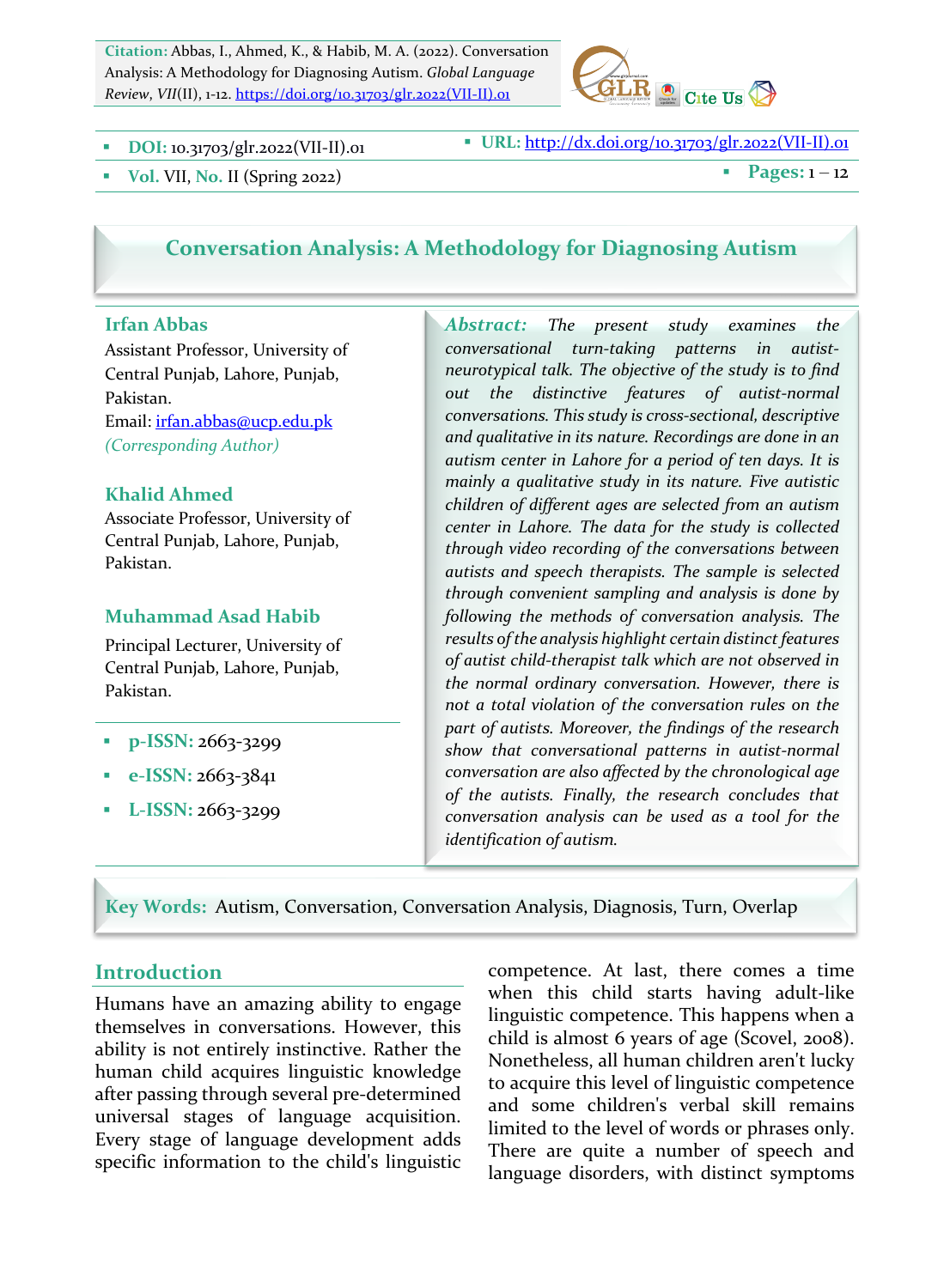and causes, which hinder a child's progress in language acquisition. There are also some disorders that don't fall in the category of speech and language disorders, yet the sufferers of those disorders inter alia do have speech and language problems. Autism is also one such disorder. It is a neurodevelopmental disorder and according to American Psychological Association (APA), its criteria include impairments in social communication and interaction, restricted or repetitive behavior, and unusual sensory sensitivity or interests (APA, 2013). Previous studies have shown that autists dislike interacting with other people and thus, they face many difficulties in maintaining old or generating new social contacts (Kunz, 2009). This disorder starts at the very early stages of life. Delayed linguistic development of the child is one of its symptoms that alarms parents and they approach a psychiatrist to confirm whether their child is suffering from autism or not. There is a controversy regarding the exact level of linguistic competence acquired by these children; however, it is confirmed that these children make face difficulty in understanding the intended meanings (Eales, 1993). This inability to understand intended meanings does impact an autist's performance in conversation. However, this isn't the only difficulty faced by autists during a conversation. Conversation analysis has brought forwarded many hitherto unknown problems faced by autists during conversations. The present study will use methods of conversation analysis to explore the conversational characteristics of autistic talk. 

# **Objectives of the Study**

The main objective of the study is to find out the distinctive conversational patterns during asymmetric interaction. The secondary objectives of the study can be enumerated as under 

- **1.** To figure out the ways autistic children construct their turns during a conversation.
- **2.** To find out the relative distribution of turns during autist-normal conversations.
- **3.** To ascertain the ways transition of speakers is carried out during autistnormal conversation.

## **Rationale of the Study**

The identification of the problems faced by the Urdu-speaking autistic children in turntaking can have manifold benefits. Firstly, In spite of Urdu being the fourth largest langue in the world, had not been much examined in CA (Sohail, 2011). So, the present research will fill up some gaps in the literature. Secondly, this study will have pedagogical implications: therapists will be able to know the problems of autistic children in turn-taking which will help them to design their lectures accordingly. Thirdly, it will help to create awareness among the general public pertaining to the problems of the autistic children which will ultimately result in a positive attitude towards these children. Fourthly, it will engender a new ray of hope in autistic children and their parents about the possibility of improvement in the condition of such children.

## **Research Questions**

- **1.** Do autistic children construct their turns like neurotypicals?
- **2.** Is the relative distribution of turns in the autistic child-neurotypical conversation normal?
- **3.** How does the transition of speaker take place in the autistic childneurotypical conversation?

### **Literature Review**

### **Conversation Analysis**

Conversation Analysis (CA) is a relatively new discipline that studies the ways which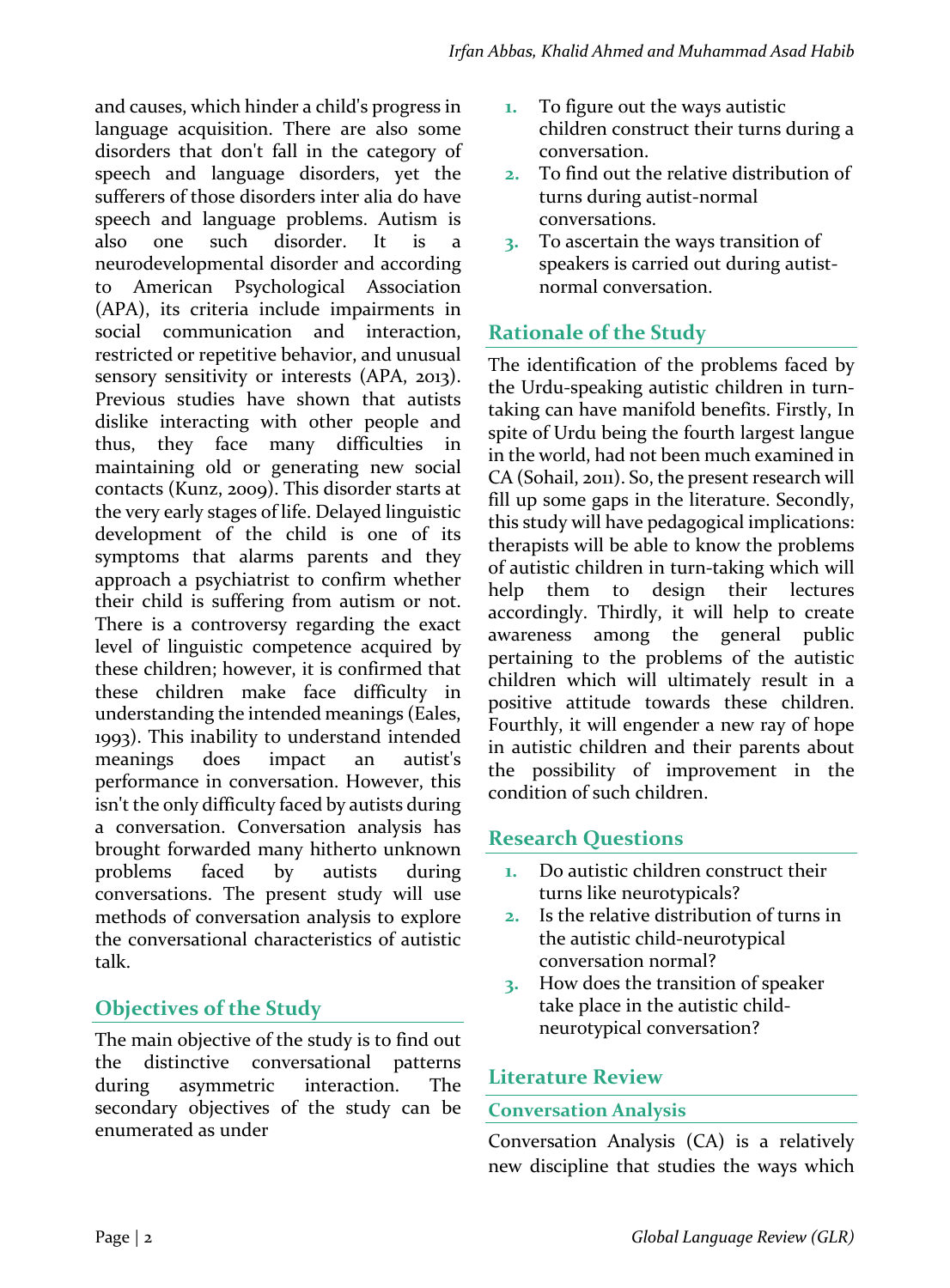help interlocutors to organize social acts through conversation. These social acts may include greetings, requests, commands, compliments, invitations, simple passing of information etc. CA owes this concept of studying the organization of social acts in conversation to sociology. Two sociologists, namely Harold Garfinkel & Goffman Erving, are responsible for initiating this thought of studying social systems from a particular angle: to discover the ways through which social systems are organized. Goffman showed that local micro-practices and rituals are the means through which broader macro social orders are created (1967). Garfinkel stressed the point that individuals produce and reproduce social order through daily interaction. Gafinkel & Goffman based their studies on the analysis of recorded conversations. They were immensely helped by the recording instruments which were being invented during that period.CA as a distinct field of enquiry was established due to the contribution of three other sociologists: Emanuel Schegloff, Harvey Sacks and Gail Jefferson. These sociologists not only followed the approach of Garfinkel and Goffman but, like them, CA practitioners also based their research on the analysis of recorded conversations (Sacks, Schegloff & Jefferson, 1974).

### **Importance of Conversation Analysis**

Today Conversation Analysis methods are being used in multiple disciplines like sociology, psychology, anthropology, linguistics etc. This multidiscipline applicability is due to the fact that CA helps to study conversations by keeping in consideration a 'variety of types of context including myriad orders of interactional organization' i.e. sequence organization, topic, repair, preference structures, turn-taking etc. (Sidnell & Stivers, 2012).

# **Turn-Taking**

The turn-taking mechanism is one of the basic facts in conversation. Goffman stressed the importance of turn-taking by employing an analogy (Goffman, 1963). He commented that it is a well-known fact that people avoid collision with others during a walk, in the same way interlocutors try to avoid interruption during a talk. He further asserted that if turn-taking rules are not observed and people start talking simultaneously, then it disrupts the flow of talk and results in incomprehensibility. However, this non-adherence to turn-taking convention is very rare and interestingly, it has been found that non-appliance to the rules of turn-taking is more common in abnormal people than in the conversation of mentally normal individuals (Leighton, Stollak & Ferguson,1971). Numerous investigations have proved that normal people generally adhere to the rules of turntaking in conversation. For instance, Yngve opined that the notion of turn-taking 'is nearly the most obvious aspect of conversation' (1970). Miller also observed that 'turn-taking is language universal' (1963). Schegloff asserted that during a conversation, 'one party at a time is organizational primary' (1965).

## **Study of Turn-taking in Pakistani Autistic Population**

The previous studies carried out on autistic children by following methods of conversation analysis have shown that these children face difficulties in making requests (Frith,1989). A more detailed work carried out by Fine, Bartolucci, Szatmari, & Ginsberg  $(1994)$  has shown that these children don't follow the general principles of conversation.

According to Sacks, Schegloff and Jefferson  $(1974)$ , there are general principles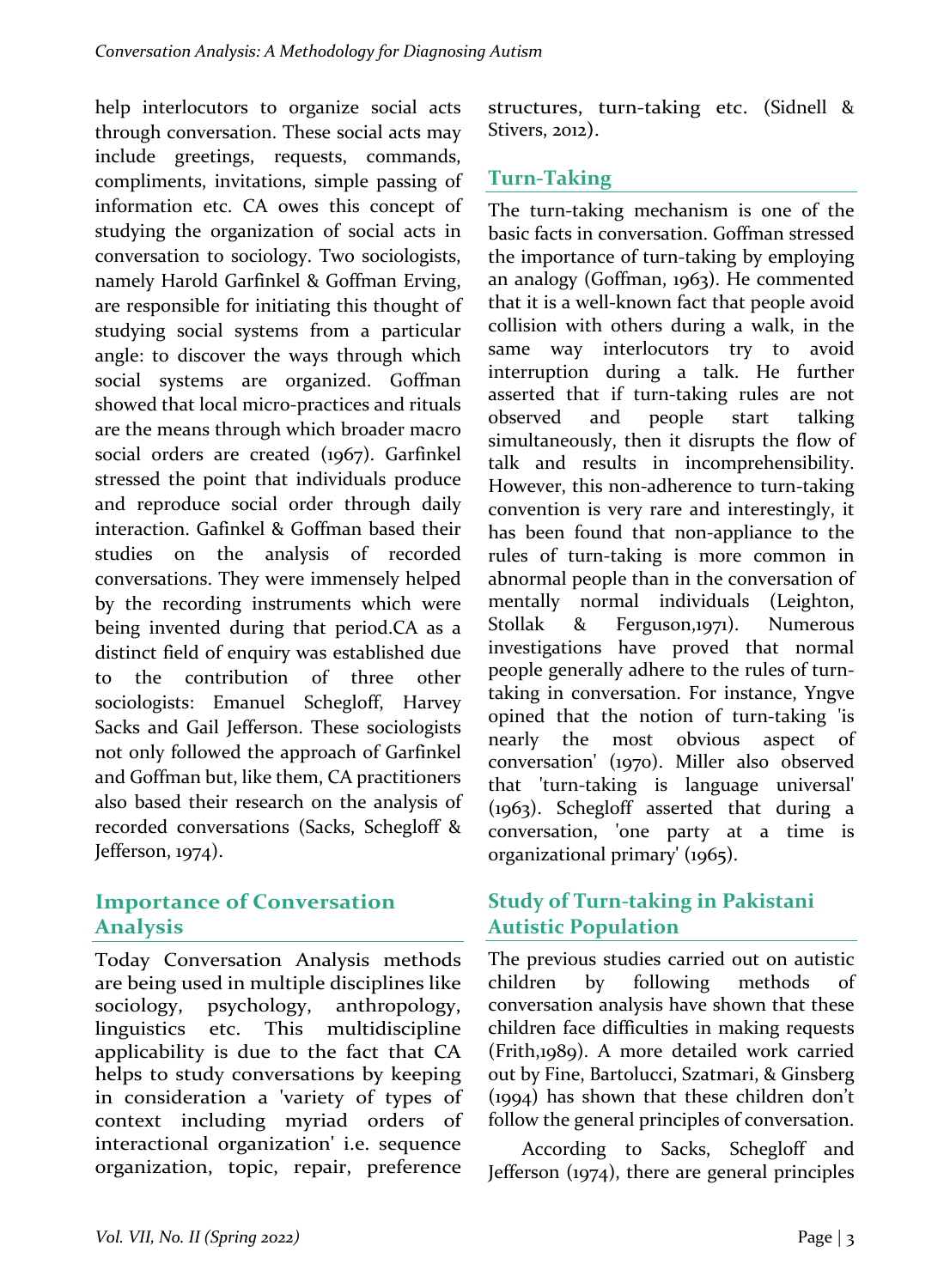of turn-taking that are normally observed in the ordinary conversation. These principles help interlocutors to construct their turns, obtain a turn, main a turn, pass on a turn and repair any problems emerging during conversations. Apart from the general principles, there are some variations in these rules of turn-taking across different contexts and cultures (Cook, 1989). The comparative studies of turn-taking patterns in different cultures have brought forth some interesting facts (Stivers et al., 2009). It will be interesting to explore turn-taking patterns in Pakistan, a country with having distinct and rich culture. Pakistan is a multilingual country; however, the Present study is going to explore turn-taking patterns based upon the recorded conversations of Pakistani Urdu-speaking autistic children with their speech therapist.

Urdu is a member of the Indo-Aryan family of languages; it is mostly spoken in India and Pakistan. In Pakistan, it has got the status of national language (Koul, 2008). The grammatical structure of the Urdu language is different from English. This difference is most clearly evident in the difference in word order. English follows SVO (Subject, Verb, Object) word order, while the word order of Urdu language is SOV (Subject, Object, Verb). The difference between structure of Urdu and English is well documented by Sohail (2011). For example, she shows that in English, we will say.

| read                | $h \wedge \wedge$<br>л |
|---------------------|------------------------|
| 17 1<br>owh<br>cı u |                        |

In the Urdu language same situation will be expressed by following different word order

| mein $(I)$ | kitab (a book) | Parhtā hōn (read) |
|------------|----------------|-------------------|
| Subject    | Object         | Verb              |

Urdu and English also have a different structure in some phrases. For instance,

| $D_{\alpha\alpha}$<br>n. | ОI  | 7 TH<br>--------- |
|--------------------------|-----|-------------------|
| M<br>11041               | . . | uu                |

But in Urdu, the same phrase will be written as

| Ali (school) | $ki($ of $)$ | kitab (book) |
|--------------|--------------|--------------|
| Noun         | Preposition  | Noun (head)  |

Pakistan is a multi-cultural and multilingual society; this multiculturalism has an impact on conversational patterns (Cook, 1989). However, the researcher will delimit his study to the analysis of conversations on the basis of general patterns of turn-taking which are discussed by Sacks, Schegloff and Jefferson  $(1974)$ .

### **Methods and Materials**

The researcher employed a qualitative methodology for carrying out the present study. This decision was taken because it has richness and depth of explorations and descriptions<sup>20</sup>. Moreover, the researcher intended to employ methods of conversation analysis for the collection and analysis of the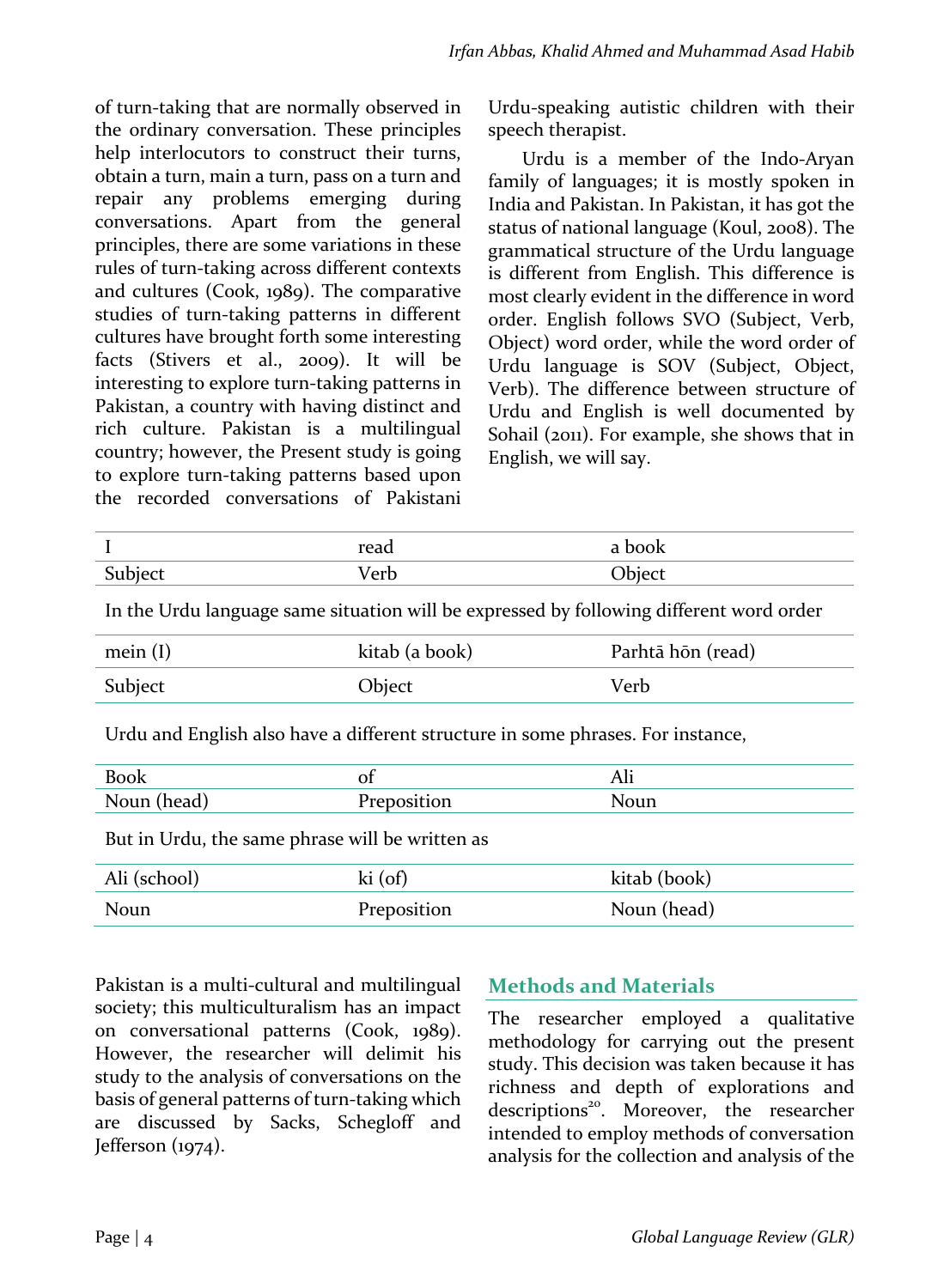data which itself follows a qualitative approach. 

## **Data Collection**

The researcher selected five male autistic children for carrying out this study. The selection of the sample was carried out by following convenient sampling. Convenient sampling is a nonrandom probability sampling technique where all the members of the population do not get equal chances of getting selected. But as the researcher didn't have access to a large autism population, so he opted for this sampling technique. An

autism center in Lahore was approached and a request was made to provide access to autistic children.

Keeping in view the objectives of study, five autistic children were provided by the center and recordings were made during their conversations with their therapist. While making the selection, it was made sure that each of the autists is verbal and has been under the supervision of the same therapist for at least last one year. There was noticeable variability in the ages of the children (see table 1).

| S. No |             | Gender | Age         | <b>Length of Recording</b> |                |
|-------|-------------|--------|-------------|----------------------------|----------------|
|       | <b>Name</b> |        |             | <b>Hours</b>               | <b>Minutes</b> |
| 01    | Baber       | Male   | 4.09 years  | 02                         | 49             |
| 02    | Hamza       | Male   | 5.02 years  | 02                         | 22             |
| 03    | Ali         | Male   | 6.07 years  | 02                         | 20             |
| 04    | Qasim       | Male   | 7.11 years  | 02                         | 48             |
| 05    | Saim        | Male   | 15.04 years | 02                         |                |

#### **Table 1. Details of Participants**

The researcher didn't carry out any diagnostic tests, rather he relied upon the diagnosis of psychiatrists, physicians, as well as the observation of parents and therapists. There were two main reasons for not carrying out any diagnostic tests. Firstly, there were instances of such studies which didn't take any diagnostic tests and relied upon the reports of the clinicians. Secondly, the researcher believed that the conversational performances of these children would help to validate whether these children are autists or not. 

The video recording and observational notes were the tools through which data was collected for the study. This choice of tools was made by keeping in view the overall qualitative design of the study as according to Barret andEvid (2018) a researcher who wishes to carry out a qualitative study should use video recording and observational notes. The preference was given to video recordings over audio recordings because autists do have behavioral issues which can be better captured through video recordings. The researcher himself didn't participate in the conversations rather he was sitting outside the room and observing every child's conversation with the therapist. The collection of the data was carried out between May 25 to June 8, 2018. The approximate duration of recorded conversation was of 2.5 hours for each child.

### Data Analysis

The data of this study were obtained by observation, video recording and field notes. All conversations were in the form of questions and answers. There was a total of 16450 lines, out of which 5650 were spoken by the children. Once the data was obtained, it was iotted down verbatim. Next, the important and relevant turns were marked and transcribed by following the method of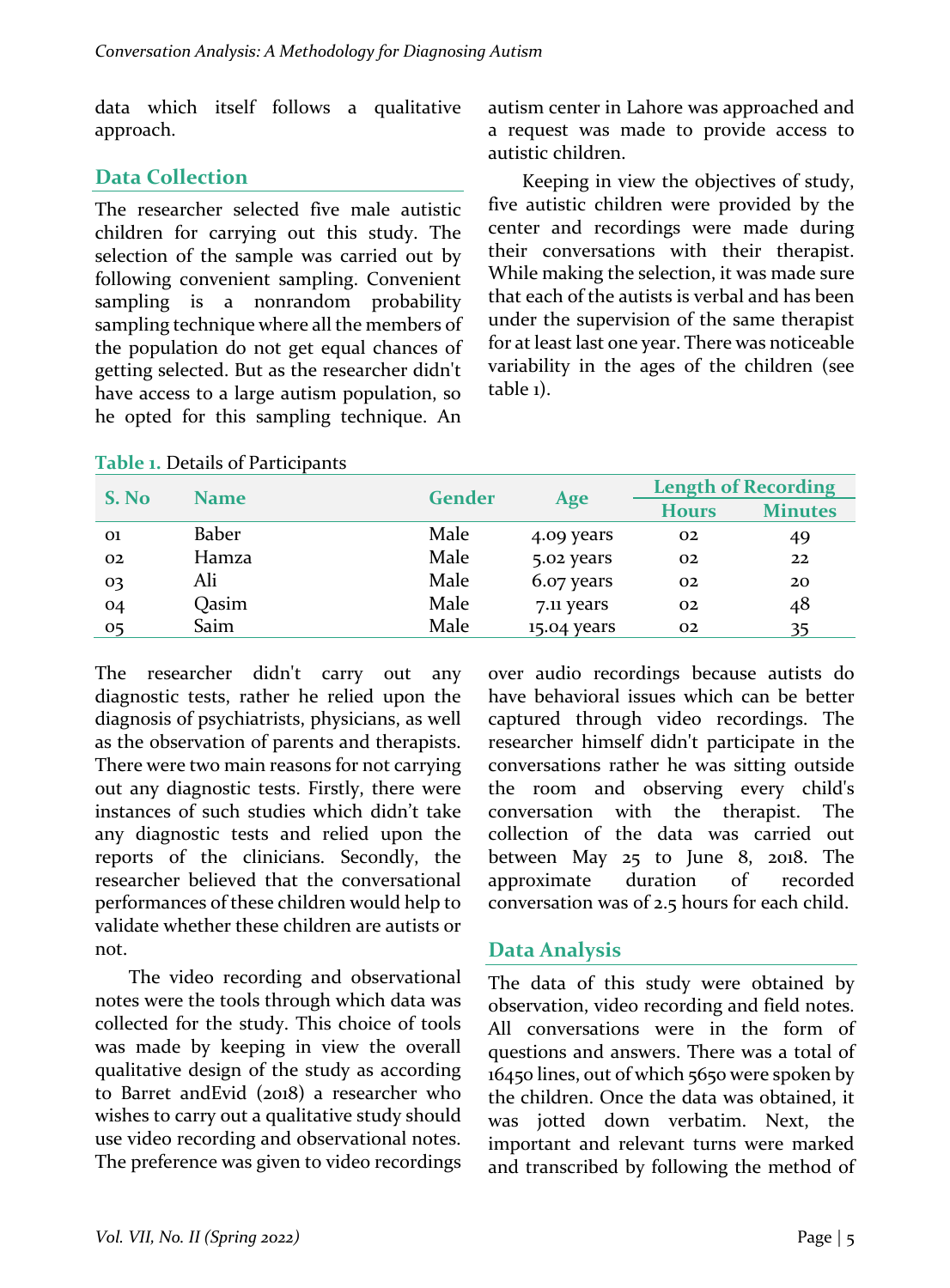Jefferson<sup>7</sup>. The researcher didn't transcribe the whole data. Only that data was transcribed which was thought relevant to the research questions of the study. After transcribing the data, the researcher also had to transliterate the relevant fragments. The need for transliteration was motivated by the structural differences between the two languages. Transliteration was done by following the method invented by R.S.  $McGregor$  (McGregor, 1992). After the transliteration, the data was translated into English in order to make it easily understandable for the people who can't understand the Urdu language. The researcher didn't go for the word-to-word translation rather, the employed idiomatic translation which is thought to be more comprehensible than a word-to-word translation (Cuellar, 2011).

As English is the official language of Pakistan (Ahmad, 2011), there were few places where speakers did employ code-switching from Urdu to the English language. The researcher capitalizes those words or clauses to show that those words/clauses were spoken in English.

The researcher used pseudo names of the participants. The use of pseudo names in the conversation transcription was intended to protect the identity of the speakers (Surmiak, 2018). 

## **Results and Discussions**

Firstly, It is generally observed that in a conversation, interlocutors employ various turn-construction units which can be 'one word long, or they can be sentential in length' (Sacks, Schegloff & Jefferson, 1974). The data showed that some turns were only one word long. The children were replying with single word utterances and even where they employed sentences, the sentence was simple. There is no instance of complex or compound sentences in the whole data. The possible reasons behind children's use of one word or simple sentences can be that either they didn't want to talk, or they were suffering from impaired linguistic knowledge to construct complex and compound sentences.

The following fragment is an example of one-word or simple sentence utterances employed by the children.

| - 53 | <b>Therapist</b> | SIXES lgaty haim?            |
|------|------------------|------------------------------|
|      |                  | Can you hit sixes?           |
| 54   | Oasim            | ĕam                          |
|      |                  | yes                          |
| 55   | Therapist        | ghr mym khlyty haim CRICKET? |
|      |                  | Do you play cricket at home? |
| 56   | Oasim            | ĕam                          |
|      |                  | yes                          |
| 57   | Therapist        | Kis ky sath khlyty haim?     |
|      |                  | With whom do you play?       |
|      |                  | (0.2)                        |
|      |                  | Kis ky sath khlyty haim?     |
|      |                  | With whom do you play?       |
| 58   | Jasim            | apny MAMA ky sath.           |
|      |                  | With mama                    |

#### **Conversation # 523**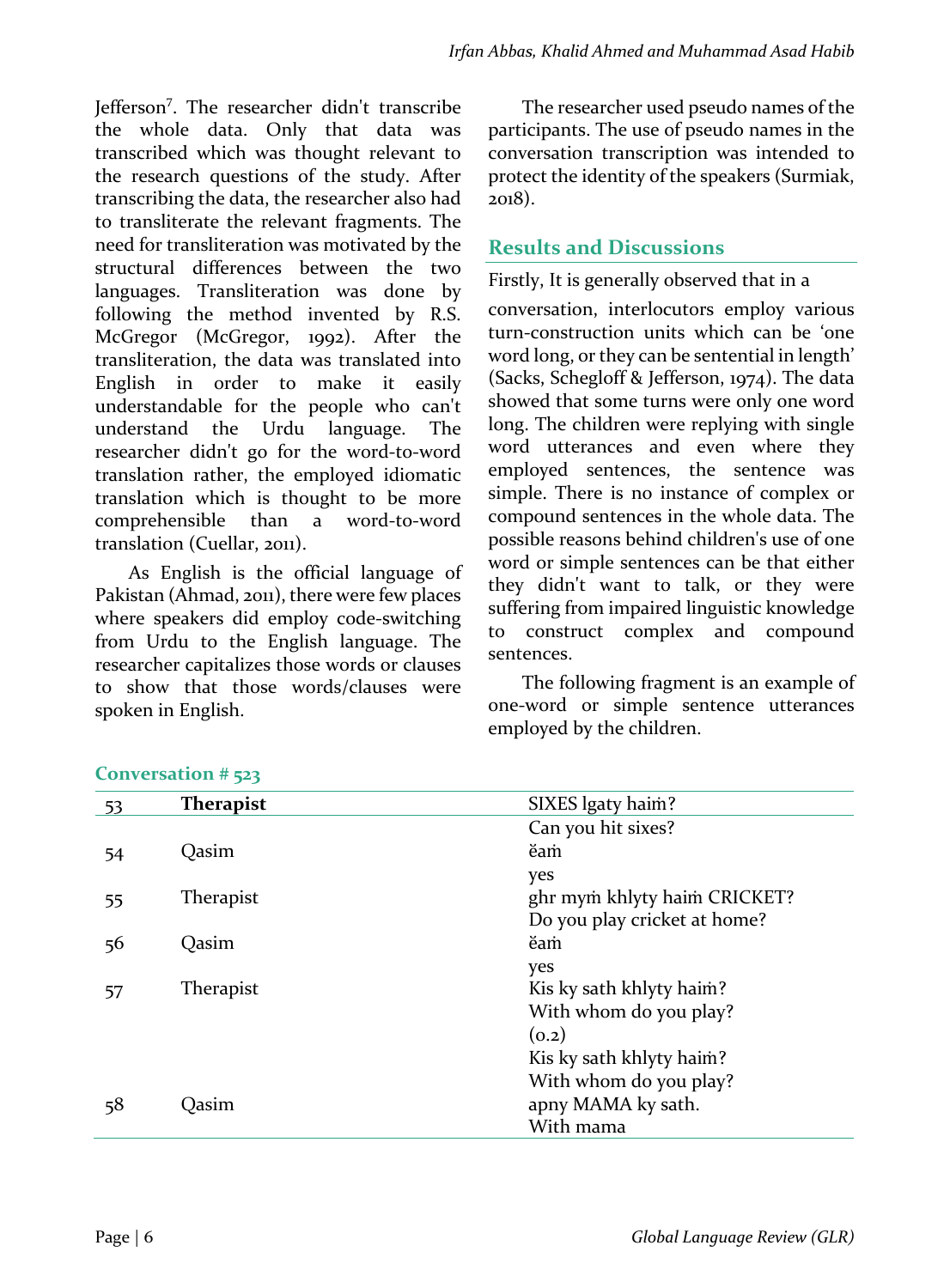Sometimes it is also observed that while constructing their turns, these children use the same phrases as were present in turn of the therapist.

Secondly, the recorded data showed that change of speakers did occur in the conversations, but the frequency of change was much less than what happens in normal conversation. 

There may be different reasons for such differences between the turns taken by the autists and therapists. Firstly, autistic children lack the social skills of either initiating or sustaining a conversation with others<sup>2</sup>. That's why their contribution to the conversation was much less than the therapists. Secondly, there was a lot of

repetition on the part of the therapist. Almost 52 percent of all turns taken by the therapist were either rephrased or repeated by them. In normal circumstances, repetition is done to clarify something but here, it was being done to make the autists speak who were either hesitant to carry on the conversation or were unable to provide an appropriate answer (Ehmke, 2019). The repetitions or

rephrasing done on the part of the therapist can be classified into three different categories

Following is an example when the autist was not replying to a question and the therapist rephrased the same question to get a reply. 

|    |     | āp ky COUNTRY ka nam kia hai?             |
|----|-----|-------------------------------------------|
|    |     | What is the name of your country? $(0.2)$ |
| 04 |     | āp ky mulk ka kyā nam hai?                |
|    |     | What is the name of your country? $(0.3)$ |
| 05 |     | kyā nam hai mulk ka?                      |
|    |     | What is the name of the country? $(0.3)$  |
| 06 | Ali | Pakistan                                  |

### Conversation # 903

In the above conversation, Autist Ali was not replying to the question, so the therapist had to rephrase her question in order to get a reply. She rephrased her question two times, and in the end, the autist was able to give a correct reply.

- **a**) Sometimes therapist repeats the same lines as are spoken by the autist in order to provide him correct structure to reply, as can be seen in the following example.
- **b**) On some other occasions, the therapist repeats the same lines as are spoken by the autist in order to encourage him to speak more.

In addition to this, an interesting thing was observed that on their turns, the autists gave very short and brief replies. In normal circumstances, short sentences reply are 

preferred to longer ones. But here, the shorter replies are neither preferred nor dispreferred because they showed a lack of interest on the part of autistic children and their desire to quickly bring the conversation to its closure (National autistic society,2019).

Thirdly, the collected data carried a very nominal percentage of overlap during the transition of speakers. The important thing was that chronicle age seems to play a vital role here. The percentage of overlap was much higher in the younger autists' conversations with the therapist as compared to older autists' interactions with the therapist. This lack of overlap shows a lack of willingness to talk because according to Yong, overlap' exists in almost 17 percent of the whole conversation(Yong, 2016). The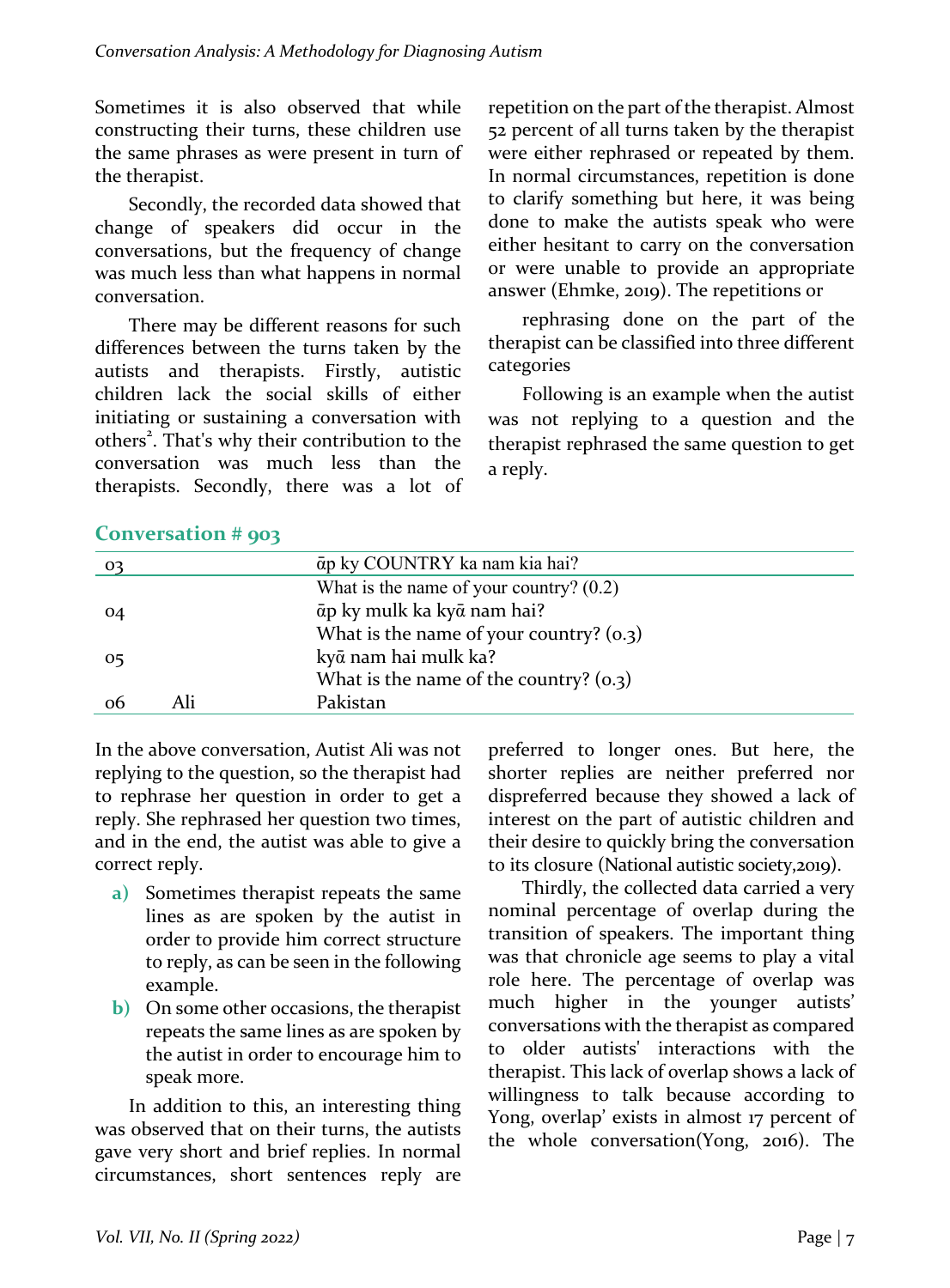interruptions in the present data were observed because of two reasons

**a.** Because of idiosyncratic vocabulary

| <b>Conversation # 01</b> |
|--------------------------|
|--------------------------|

| 05 | <b>Therapist</b> | CARDS caĕy $[\bar{a}p$ kv]?                             |
|----|------------------|---------------------------------------------------------|
|    |                  | Do you need cards?                                      |
| oб | Baber            |                                                         |
| 07 | Therapist        | [Cards $\bar{\alpha}$ chy lagty haim $\bar{\alpha}$ p]? |
|    |                  | [Do you like cards]?                                    |
| 08 | Baber            |                                                         |

Here the autist Baber was uttering a few words which were uninterpretable for the therapist. The therapist was trying to get a reply in the Urdu language while the boy kept speaking by using his own idiosyncratic vocabulary which created an overlap.

or phrases on the part of the child.

As can be observed in the following example, Qasim was giving irrelevant answers and was also repeating those irrelevant same phrases/sentences, again and again, which resulted in the overlap and interruption

**b.** Because of repetition of same words

### **Conversation # 602**

| - 55 | Qasim            | abv, yĕ abv hai, [yĕ abv hai]                                   |
|------|------------------|-----------------------------------------------------------------|
| 56   | <b>Therapist</b> | Father, this is father, this is father<br>[ach $\bar{\alpha}$ ] |
|      |                  | ok                                                              |
| 57   |                  | [āp ky bry bha'y ka nam kyā hai]?                               |
|      |                  | What's the name of your elder brother?                          |
| 58   | Oasim            | [yĕ abv hai, yĕ abv hai]                                        |
|      |                  | this is father, this is father                                  |

The above example shows that such children give irrelevant information and they keep on repeating the same phrases (echolalia), creating interruption.

Unlike overlap, the data is abundant with instances of silence and pause.  $79\%$  of the turns either carried a gap or silence. These silence and pauses were there when the question was put to the autists and they didn't reply.

| 06 | Therapist | Qasim āp ky age kyā hai?         |
|----|-----------|----------------------------------|
|    |           | Qasim, what is your age? $(0.2)$ |
| 07 |           | āp ky age kyā hai?               |
|    |           | What is your age? $(o.3)$        |
| ο8 |           | āp ky 'mr kitny hai?             |
|    |           | What is your age? $(o.2)$        |
| o9 |           | āp kaĕām rĕity haim?             |
|    |           | Where do you live? $(0.3)$       |

#### **Conversation #804**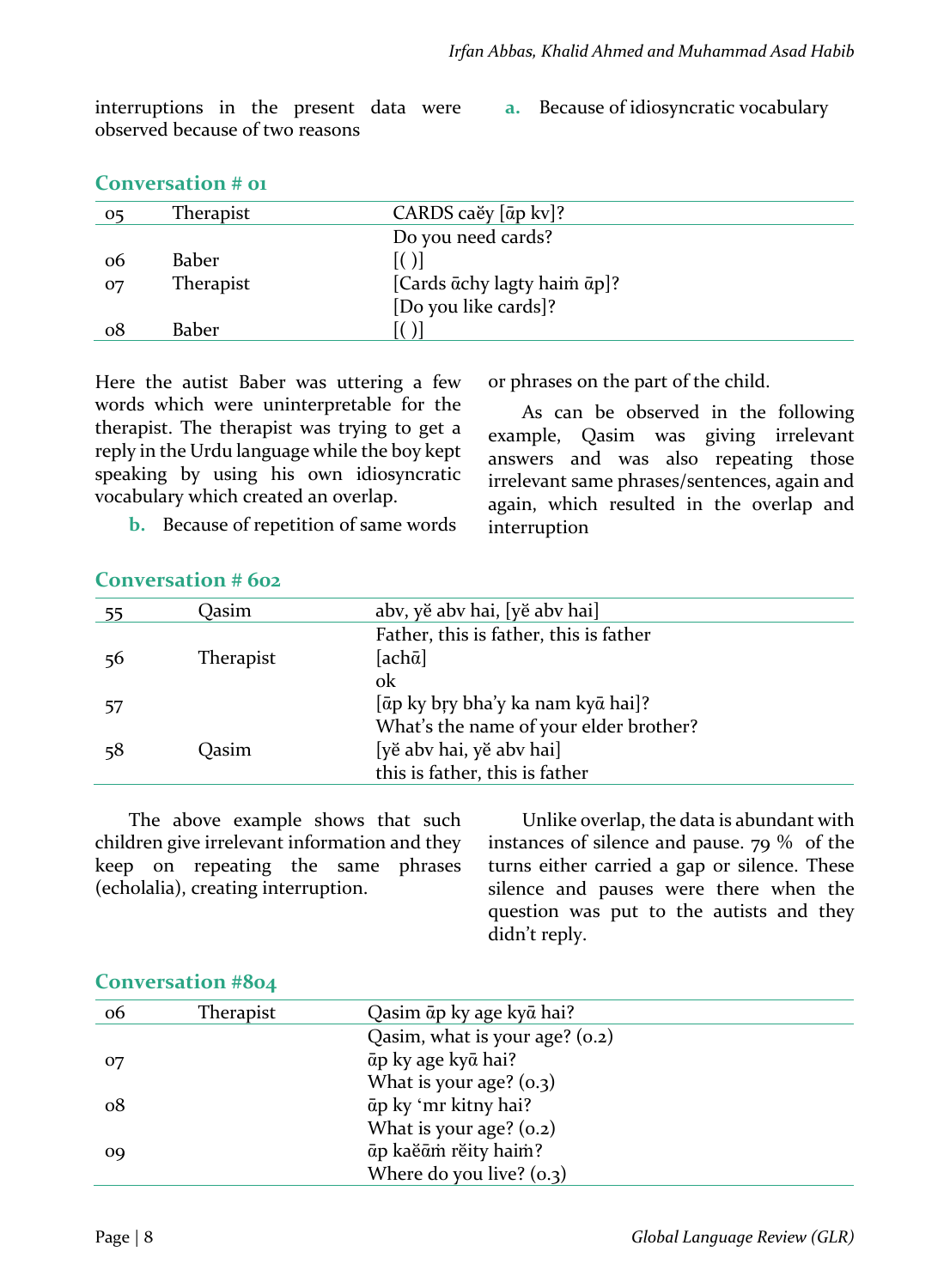| - 10 | WHERE DO YOU LIVE? (0.2) |
|------|--------------------------|
|      | Jaldy btia'm             |
|      | Answer quickly           |

In the above example, it can be seen that the therapist asks a question from an autist, waits for a reply when no answer comes then repeats the same question. Then the therapist tries to make the autist speaks by changing the question but of no use. There are plenty of examples in the whole data where the question is put to the autist but he doesn't reply and it creates a gap between the two utterances. The most observed area of difficulty was answering WH questions because such autists face difficulty in comprehending or replying to WH questions. Autists even face difficulty in replying to the simple question 'who are you.'

Lastly, Turn allocation rules are also important factors in the discussion of speakers' transition. In a normal ordinary conversation, there are three rules for the allocation of turns. Sacks, Schegloff & Jefferson  $(1974)$  name them as 1a (current speaker selects the next speaker), Ib (if no speaker has been selected, then any speaker may self-select) and ic(if neither the current speaker selects other nor anyone other selfselects then the current speaker may continue). In the recorded data, the therapist asks a question and 'selects other' to reply but the data is also abundant with the use of rule 1c because there were many instances where an opportunity was given to the listener to hold the floor but he did take it. Such a huge frequency of employing rule ic is clearly something that is not observed in the normal ordinary conversation. Moreover, it also shows that the children acknowledge the authority of the therapist as a turn allocator.

### **Conclusion**

The analysis and discussion of the data helped to draw the conclusion that autistneurotypical talk carries some distinct  patterns which are not generally observed in normal ordinary conversations. Following conclusions may be drawn from the study (a) in a conversation involving both autists and neurotypicals, the number of turns taken by typically developing persons is much higher than what is taken by autists  $(b)$  autistic children's attempt to construct turns is limited to the level of single words, phrases or simple sentences only(c) any such conversations are abundant with silences and pauses which ultimately leads to final closure (d) some autists possess idiosyncratic vocabulary (e) autists do seem to keep repeating same lines or phrases. However, these characteristics were not uniform in the whole sample, for the results of the study do show the effect of chronological age on the overall performance of autistics children. This might be due to the reason that autistic children keep on improving their conversational skills with time. As was observed that the instances of interruption were most frequent in the conversations of younger children, gaps and silences were more observed in the children between 5-8 years of age and the use of intonation to signal TRP was evident in the conversation of the oldest child.

The results of the present study clearly show the significance of using methods of conversation analysis in the diagnosis of autism. The importance of conversation analysis in the field of autism may further be highlighted by pointing out the fact that there is no such tool that can very precisely diagnose autism. Especially in Pakistan where we don't have well-developed tools for diagnosing autism, conversation analysis can be a good method to try.

It is recommended that more research studies should be carried out on the same topic so that conversational problems of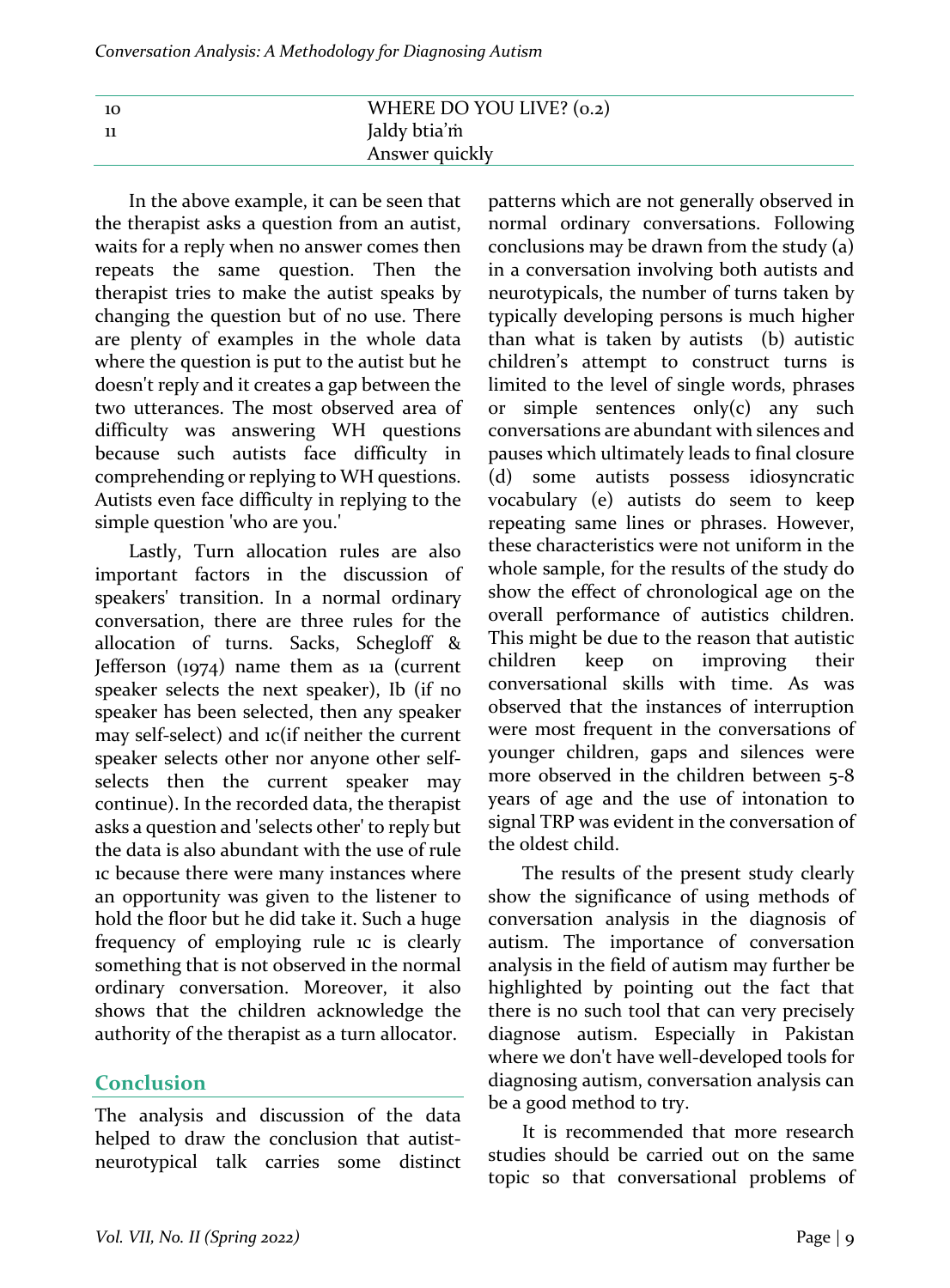autistic children may be assessed from different angles. It will ultimately lead towards the overall improvement in the autistic population. Furthermore, it is the need of the hour that experts from other fields, especially those who are working in linguistics, must pay their useful contribution to understanding and deal with autism.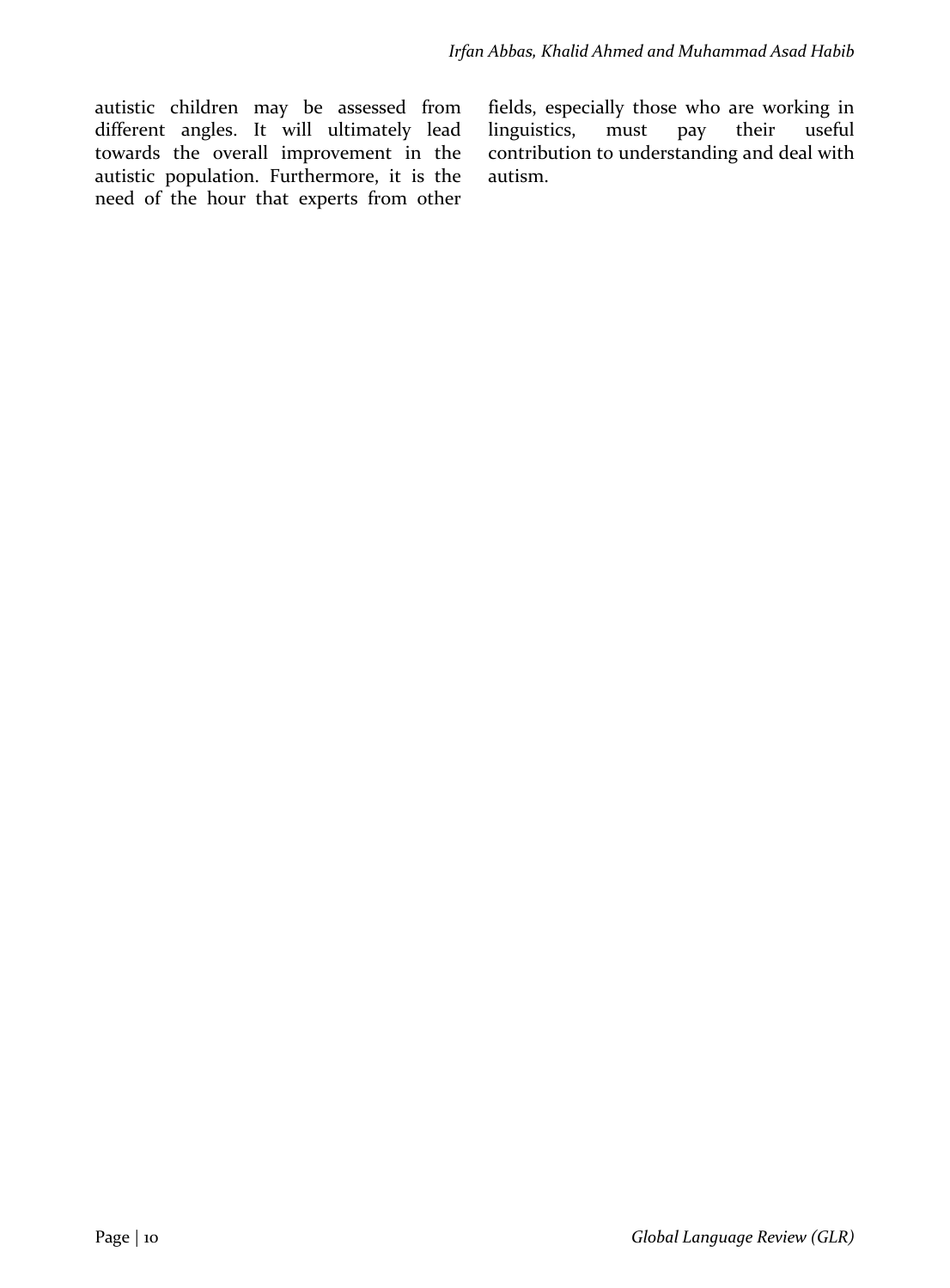### **References**

- Ahmad, S. I.  $(2011)$ . Issues of medium of instruction in Pakistan. *International Journal of Social Sciences and Education,1*(1), 66.
- American Psychiatric Association. *Diagnostic and statistical manual of mental disorders* (2013). Washington, DC: Author.
- Barrett, D, & Evid, A.T. (2018). Data collection in qualitative research. *Evid Based Nurs*, *21*.
- Cook, G. (1989). *Discourse*. Oxford: Oxford University Press.
- Eales, M. J. (1993). Pragmatic impairments in adults with childhood diagnoses of autism or developmental receptive language disorders. *Journal of Autism and Developmental Disorders,23*, 593- 617.
- Ehmke, R. (2019). What Should an Evaluation *for Autism Look Like?* Cited on November 18, 2018. https://childmind.org/article/whatshould-evaluation-autism-look-like/
- Fine, J., Bartolucci, G., Szatmari, P., & Ginsberg, G. (1994).Cohesive discourse in pervasive developmental disorders. *Journal of Autism and Developmental Disorders*, *24*, 315-329.
- Frith, U. (1989). A new look to language and communication in autism. *British Journal of Disorders of Communication*, *24*, 123-150.
- Garfinkel, H. (1967). *Studies* in *Ethnomethodology.* Englewood Cliffs, NI: Prentice Hall.
- Goffman, E. (1963). *Behaviour* in public *places: Notes on the social organization*  of gatherings. New York: Free press of Glencoe.
- Goffman, E. (1967). *Interaction Ritual: Essays on Face-to-Face Behavior.* New York, NY: Pantheon Books.
- Koul, O. N. (2008). *Modern Hindi Grammar.* Springfield: Dunwoody Press.
- Kunz, P. A. (2009). *Social Experiences of Adolescents with High Functioning Autism (HFA) and/or Asperger Syndrome* (AS) - Their Perceptions and *Their Views of Their Caregivers: An Exploratory study* [Dissertation]. Chicago: Loyola University.
- Leighton, L. A., Stollak, G. E., &Ferguson  $LR.(1971)$ . Patterns of communication in normal and clinical families. *Journal of counseling and clinical psychology*, *36*, 252-256.
- McGregor, R. S. (1992). *Urdu study materials for use with outline of Hindi grammar.* Oxford: Oxford University Press.
- Miller, G. A. (1963). Universals of Language. *Contemporary Psychology*, *8*, 417-418.
- National autistic society (2019). Social isolation *and social interaction*. Date of publication November 2018. https://www.autism.org.uk/about/comm unication/social-isolation.aspx
- Sacks H, Schegloff, E. & Jefferson, G. (1974). A simplest systematics for the organization of turn taking for conversation. *Language*, *50*: 696-735.
- Schegloff, E. A.  $(1965)$ . Sequencing in conversational opening. *American Anthropologist*, *70*: 1075-1095.
- Scovel, T. (2008).Psycholinguistics. Oxford: Oxford University Press.
- Sidnell, J., & Stivers, T. (2012). The handbook *on Conversation Analysis.*  Wiley-Blackwell.
- Sohail, A. (2011). Repetition: a method for *affiliation and agreement in Urdu conversation* (dissertation). University of Sheffield, Sheffield, UK.
- Stivers, T., Enfield, N.J., Brown, P., Englert, C., Hayashi, M., Heinemann, T., Hoymann, G...Levinson (2009). Universals and cultural variation in turn-taking in in conversation. Proceedings of the *National Academy of Sciences of the United States of America*, *106*  (26), 10587–10592.